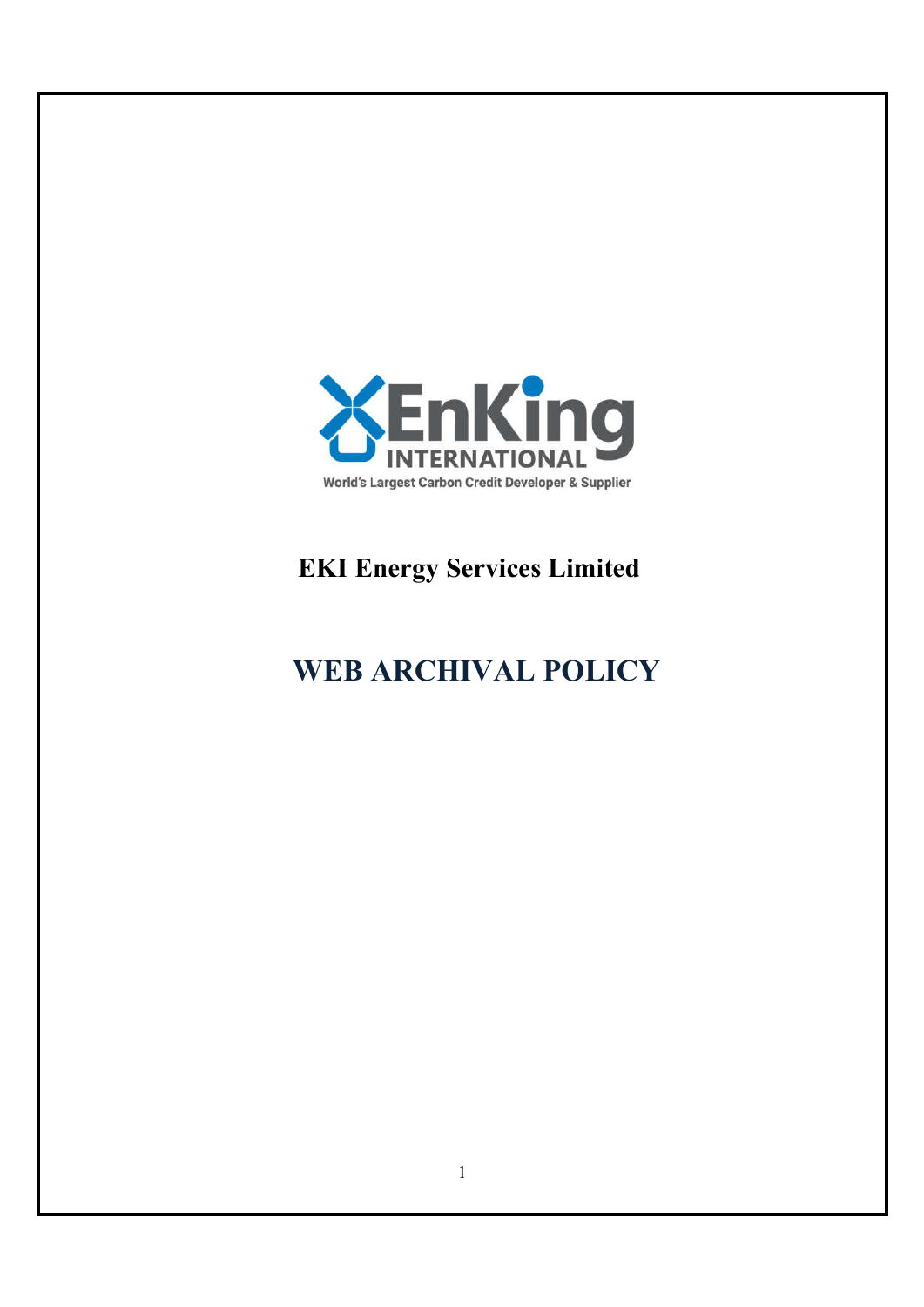| Approving Date: | June 16, 2021 |
|-----------------|---------------|
| Version No.:    | 1.0           |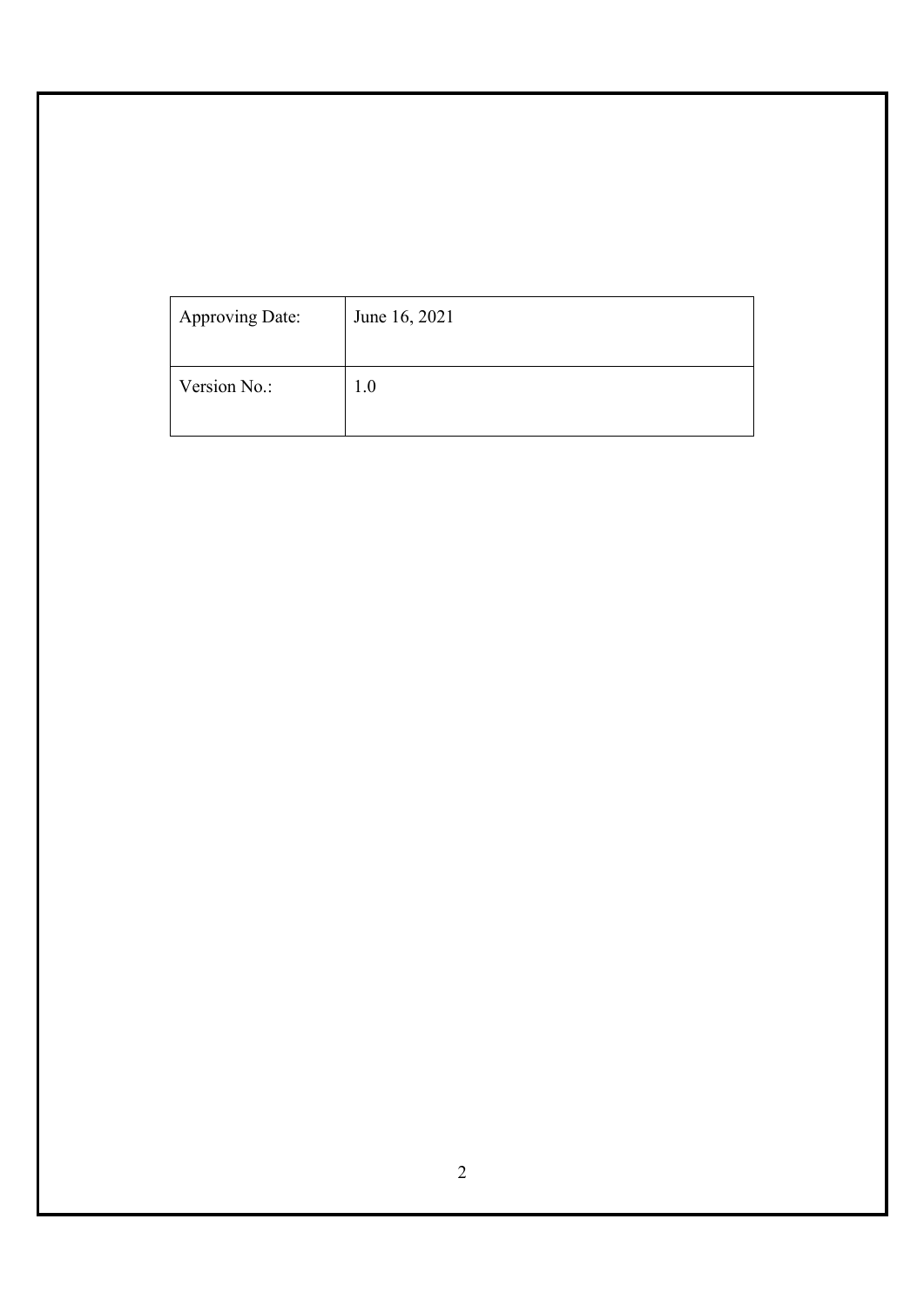#### **INTRODUCTION**

Regulations 30(8) and 46 of the SEBI (Listing Obligations and Disclosure Requirements) Regulations, 2015 requires all listed companies to host all the disclosures of events and other information on its website for a minimum period of five years. Further the Regulations provide that after the period of five years the said disclosures be maintained as per the web archival policy of the concerned company.

EKI Energy Services Limited ("the Company") in continuation of its strong commitment to the highest standards of transparency, accountability and good corporate governance, has formulated this policy for ensuring protection, maintenance and archival of its disclosures, documents and records that are placed on its website www.enkingint.org.

This Policy shall be effective from June 16, 2021.

#### **SCOPE**

This policy covers all events or information which has been disclosed to Stock Exchange(s) and hosted on the website of the Company in accordance with SEBI (Listing Obligations and Disclosure Requirements) Regulations, 2015.

#### **CONTENT REVIEW**

The events or information which has been disclosed by the Company to the Stock exchanges in terms of SEBI (Listing Obligations and Disclosure Requirements) Regulations, 2015 will be hosted on the website of the Company for a period of five years except Annual report which will be hosted for a period of ten years. The Company should ensure to update any change in the content of the website within two working days of such change. The assigned personnel's of the Company will have the responsibility for periodically reviewing the content of the website in respect of their respective domains and keep the information Up to Date.

It is advised to monitor periodically to address and fix the quality and compatibility issues around the following parameters:

- Functionality: All modules of the website are tested for their Functionality for their smooth working.
- Performance: All important pages of the website are tested for the download time.
- Broken Links: The website is thoroughly reviewed to rule out the presence of any broken links or errors.